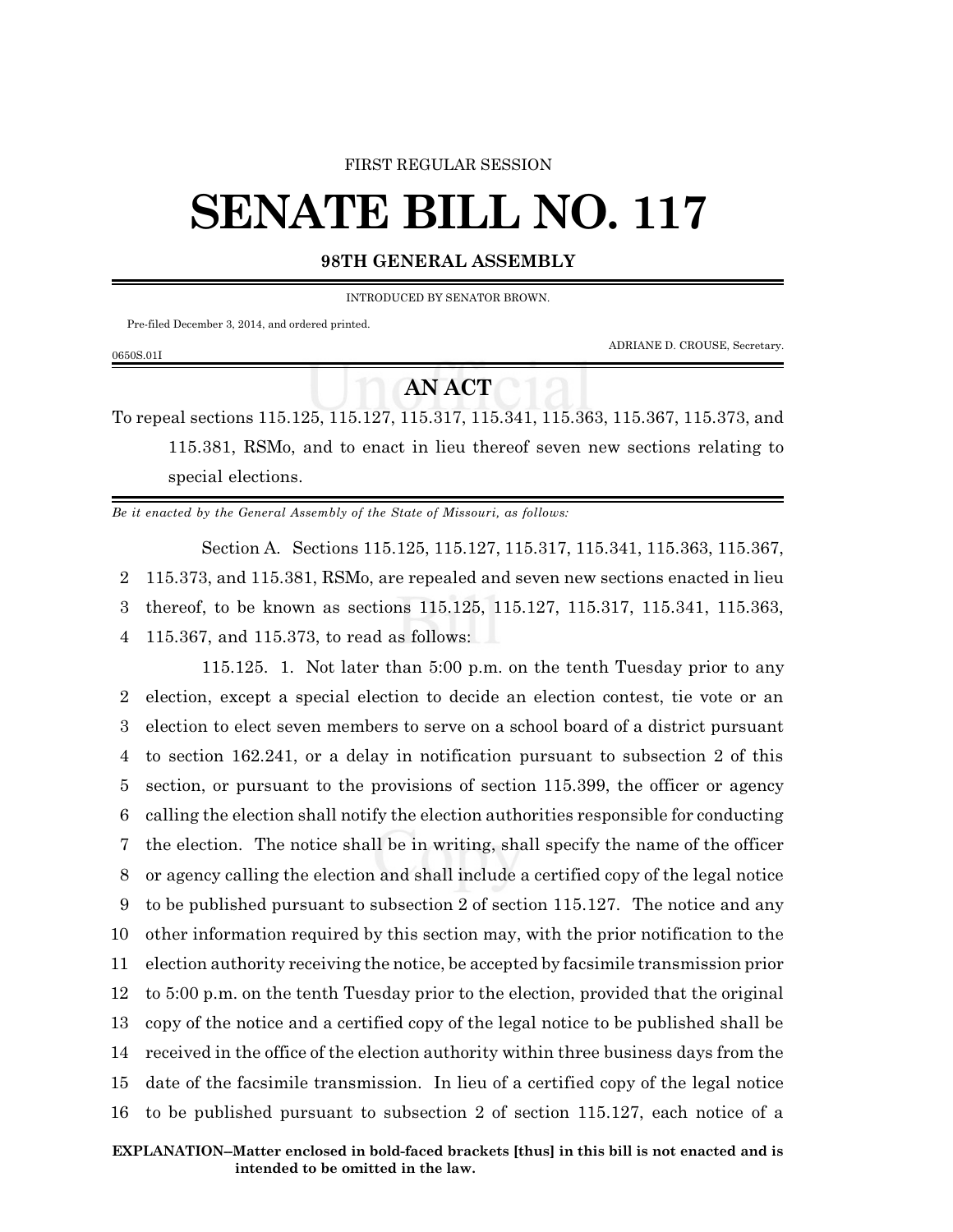special election to fill a vacancy shall include the name of the office to be filled, the **[**date**] dates** of the **primary election for the special election and the special** election**,** and the **[**date**] dates** by which candidates must be **[**selected or**]** filed for the office. Not later than the fourth Tuesday prior to any **primary election for a special election or** special election to fill a vacancy called by a political subdivision or special district, the officer or agency calling the election shall certify a sample ballot to the election authorities responsible for conducting the election.

 2. Except as provided for in sections 115.247 and 115.359, if there is no additional cost for the printing or reprinting of ballots or if the political subdivision or special district calling for the election agrees to pay any printing or reprinting costs, a political subdivision or special district may, at any time after certification required in subsection 1 of this section, but no later than 5:00 p.m. on the sixth Tuesday before the election, be permitted to make late notification to the election authority pursuant to court order, which, except for good cause shown by the election authority in opposition thereto, shall be freely given upon application by the political subdivision or special district to the circuit court of the area of such subdivision or district. No court shall have the authority to order an individual or issue be placed on the ballot less than six weeks before the date of the election, except as provided in sections 115.361 and 115.379.

115.127. 1. Except as provided in subsection 4 of this section, upon receipt of notice of a special election to fill a vacancy submitted pursuant to section 115.125, the election authority shall cause legal notice of the **primary election for the special election and the** special election to be published in a newspaper of general circulation in its jurisdiction. The notice shall include the name of the officer or agency calling the **special** election, the date and time of the **primary election for the special election and the special** election, the name of the office to be filled and the date by which candidates must be **[**selected or**]** filed for the office. Within one week prior to each **primary election for a special election and the** special election to fill a vacancy held in its jurisdiction, the election authority shall cause legal notice of the **[**election**] elections** to be published in two newspapers of different political faith and general circulation in the jurisdiction. The legal notice shall include the date and time of the **[**election**] elections**, the name of the officer or agency calling the **[**election**] elections** and a sample ballot. If there is only one newspaper of general circulation in the jurisdiction, the notice shall be published in the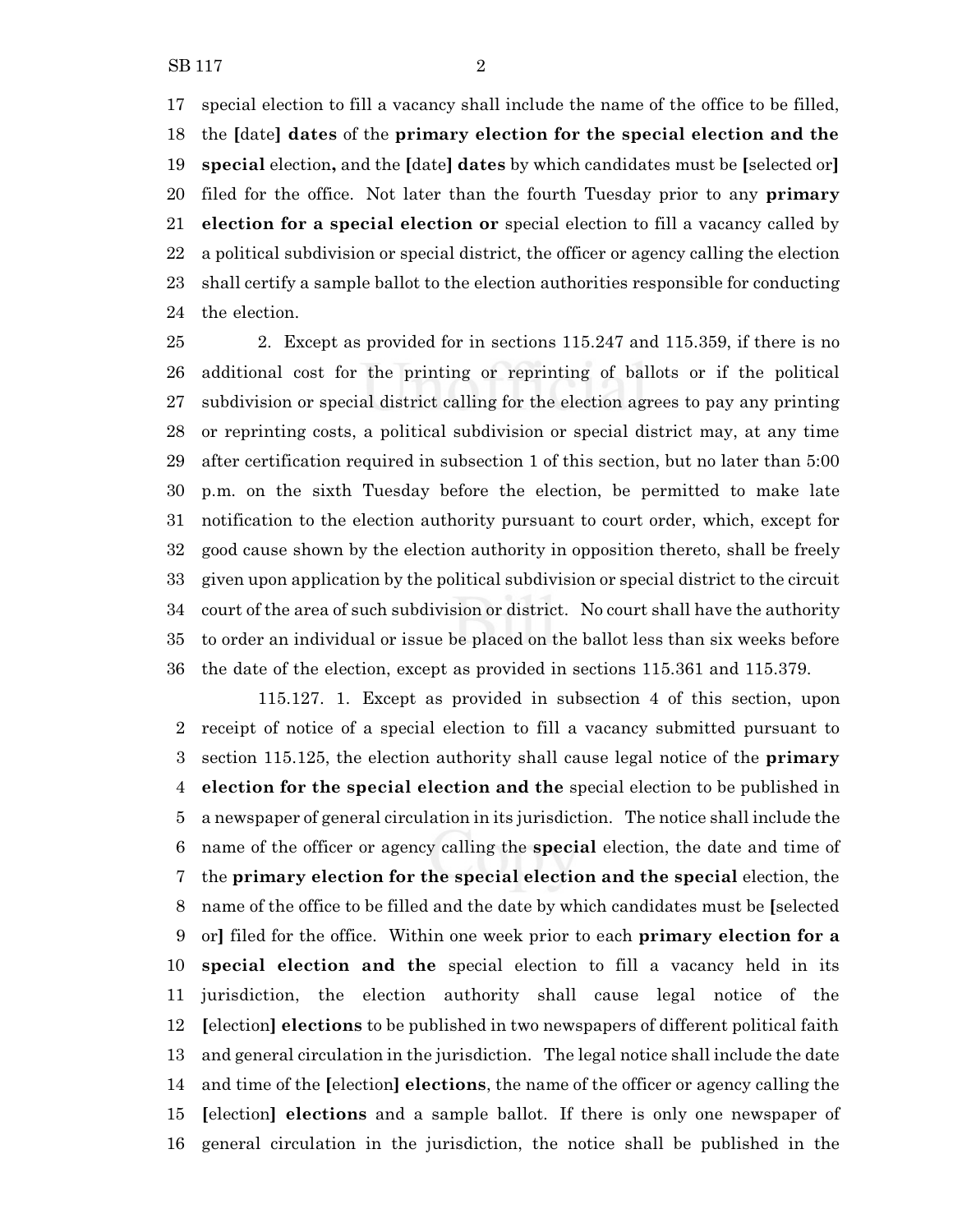newspaper within one week prior to **[**the**] each** election. If there are two or more newspapers of general circulation in the jurisdiction, but no two of opposite political faith, the notice shall be published in any two of the newspapers within one week prior to **[**the**] each** election.

 2. Except as provided in subsections 1 and 4 of this section and in sections 115.521, 115.549 and 115.593, the election authority shall cause legal notice of each election held in its jurisdiction to be published. The notice shall be published in two newspapers of different political faith and qualified pursuant to chapter 493 which are published within the bounds of the area holding the election. If there is only one so qualified newspaper, then notice shall be published in only one newspaper. If there is no newspaper published within the bounds of the election area, then the notice shall be published in two qualified newspapers of different political faith serving the area. Notice shall be published twice, the first publication occurring in the second week prior to the election, and the second publication occurring within one week prior to the election. Each such legal notice shall include the date and time of the election, the name of the officer or agency calling the election and a sample ballot; and, unless notice has been given as provided by section 115.129, the second publication of notice of the election shall include the location of polling places. The election authority may provide any additional notice of the election it deems desirable.

 3. The election authority shall print the official ballot as the same appears on the sample ballot, and no candidate's name or ballot issue which appears on the sample ballot or official printed ballot shall be stricken or removed from the ballot except on death of a candidate or by court order.

 4. In lieu of causing legal notice to be published in accordance with any of the provisions of this chapter, the election authority in jurisdictions which have less than seven hundred fifty registered voters and in which no newspaper qualified pursuant to chapter 493 is published, may cause legal notice to be mailed during the second week prior to the election, by first class mail, to each registered voter at the voter's voting address. All such legal notices shall include the date and time of the election, the location of the polling place, the name of the officer or agency calling the election and a sample ballot.

 5. If the opening date for filing a declaration of candidacy for any office in a political subdivision or special district is not required by law or charter, the opening filing date shall be 8:00 a.m., the sixteenth Tuesday prior to the election, except that for any home rule city with more than four hundred thousand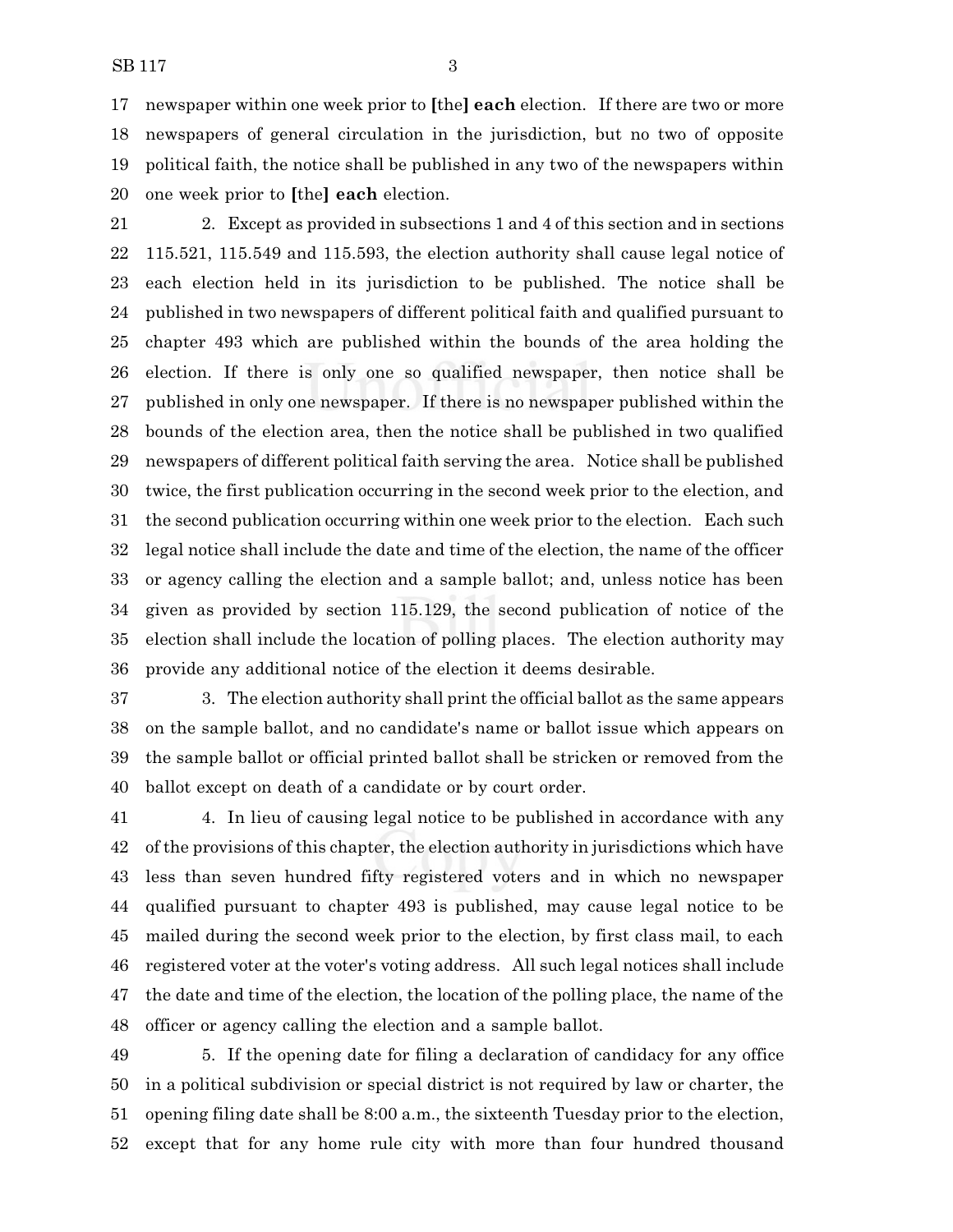inhabitants and located in more than one county and any political subdivision or special district located in such city, the opening filing date shall be 8:00 a.m., the fifteenth Tuesday prior to the election. If the closing date for filing a declaration of candidacy for any office in a political subdivision or special district is not required by law or charter, the closing filing date shall be 5:00 p.m., the eleventh Tuesday prior to the election. The political subdivision or special district calling an election shall, before the sixteenth Tuesday, or the fifteenth Tuesday for any home rule city with more than four hundred thousand inhabitants and located in more than one county or any political subdivision or special district located in such city, prior to any election at which offices are to be filled, notify the general public of the opening filing date, the office or offices to be filled, the proper place for filing and the closing filing date of the election. Such notification may be accomplished by legal notice published in at least one newspaper of general circulation in the political subdivision or special district.

 6. Except as provided for in sections 115.247 and 115.359, if there is no additional cost for the printing or reprinting of ballots or if the candidate agrees to pay any printing or reprinting costs, a candidate who has filed for an office or who has been duly nominated for an office may, at any time after the certification required in section 115.125 but no later than 5:00 p.m. on the sixth Tuesday before the election, withdraw as a candidate pursuant to a court order, which, except for good cause shown by the election authority in opposition thereto, shall be freely given upon application by the candidate to the circuit court of the area of such candidate's residence.

115.317. 1. The filing of a valid statewide petition shall constitute the political group a new party for the purpose of placing its name and the names of its statewide and district and county candidates which are submitted pursuant to section 115.327 on the ballot at the next general election or **[**the special election if the petition nominates a candidate to fill a vacancy which is to be filled at a**]** special election. The filing of a valid countywide or district wide petition shall constitute the political party a new party for the purpose of placing its name and the names of its county and district candidates on the ballot at the next general election or **[**the special election if the petition nominates a candidate to fill a vacancy which is to be filled at a**]** special election. If presidential electors are nominated by the petition, the names of the candidates for elector shall not be placed on the official ballot, but the name of their candidate for president and the name of their candidate for vice president shall be placed on the official ballot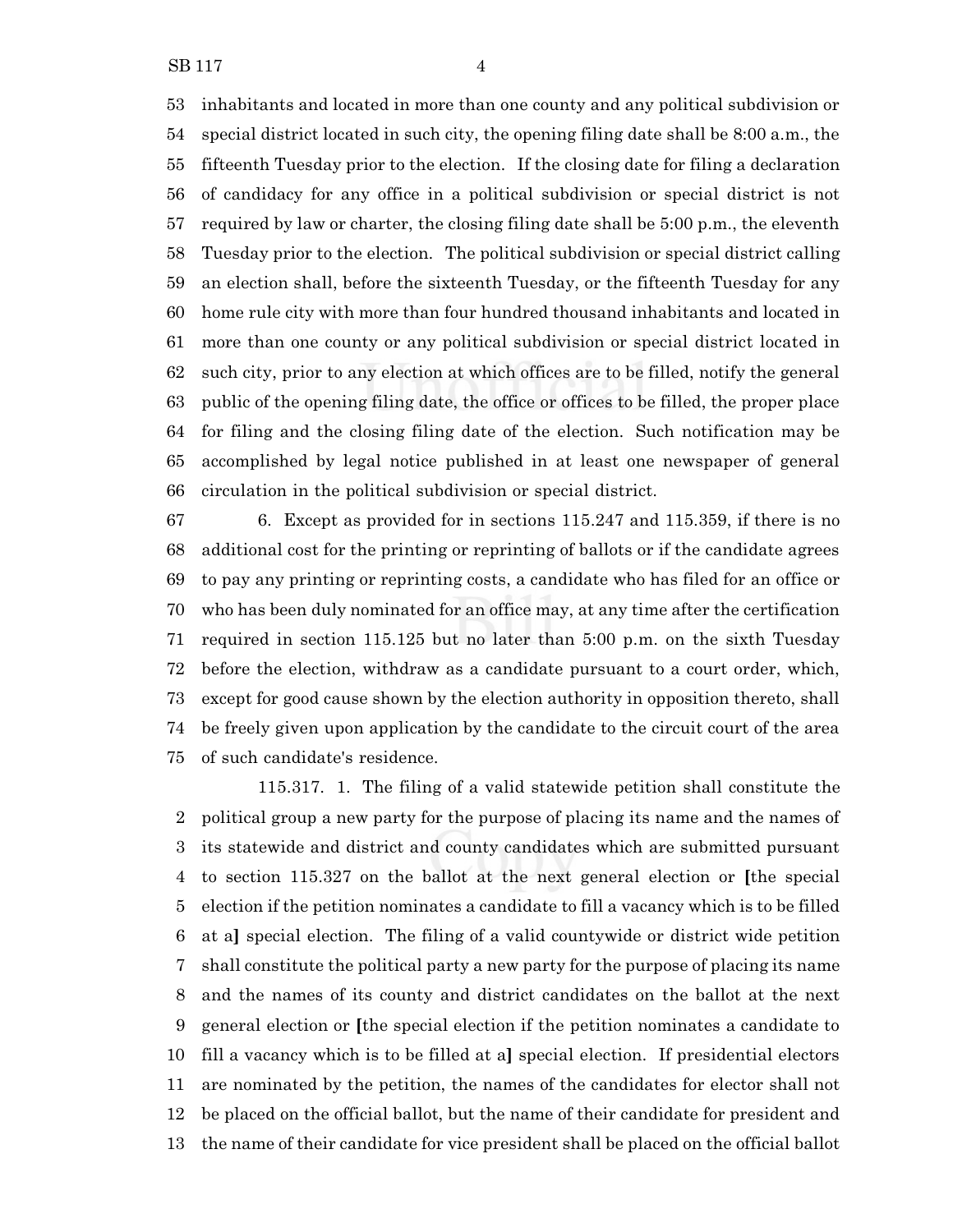at the next presidential election.

 2. If, at an election in which the new party's candidates first appear, any of its candidates for a statewide office receives more than two percent of all votes cast for the office, the new party shall become an established political party for the state. If, at the election in which the new party's candidates first appear, any of its candidates for an office receives more than two percent of the votes cast for the office in any district or county, the new party shall become an established political party only for the district or county.

 3. If, after becoming an established political party for the state, at any two consecutive elections a party fails to have a statewide candidate or fails to poll for a candidate for any statewide office more than two percent of the entire vote cast for the office, a party shall no longer be deemed an established political party. If, after becoming an established political party for a district or county, at any two consecutive elections a party fails to have a candidate in the district or county, as the case may be, or fails to poll more than two percent of the entire vote cast at either of the last two elections in which the district or political subdivision voted as a unit for the election of officers or representatives to serve its areas, the party shall no longer be deemed an established political party.

115.341. **1.** For the nomination of candidates to be elected at the next general election, a primary election shall be held on the first Tuesday after the first Monday in August of even-numbered years.

 **2. For the nomination of candidates to be elected at a special election called to fill a vacancy in office, a primary election shall be held on a Tuesday at least forty-five days prior to the date of the special election. Filing for the office shall be as provided for in sections 115.305 to 115.359.**

115.363. 1. Except as provided in section 115.361, a party nominating committee of a political party may select a party candidate for nomination to an office on the primary election ballot **preceding either a general election or special election called to fill a vacancy in office** in the following cases:

 (1) If there are no candidates for nomination as the party candidate due to death of all the party's candidates after 5:00 p.m. on the last day in which a person may file as a candidate for nomination and at or before 5:00 p.m. on the fourth Tuesday prior to the primary election;

 (2) If there are no candidates for nomination as the party candidate due to withdrawal after 5:00 p.m. on the last day in which a person may file as a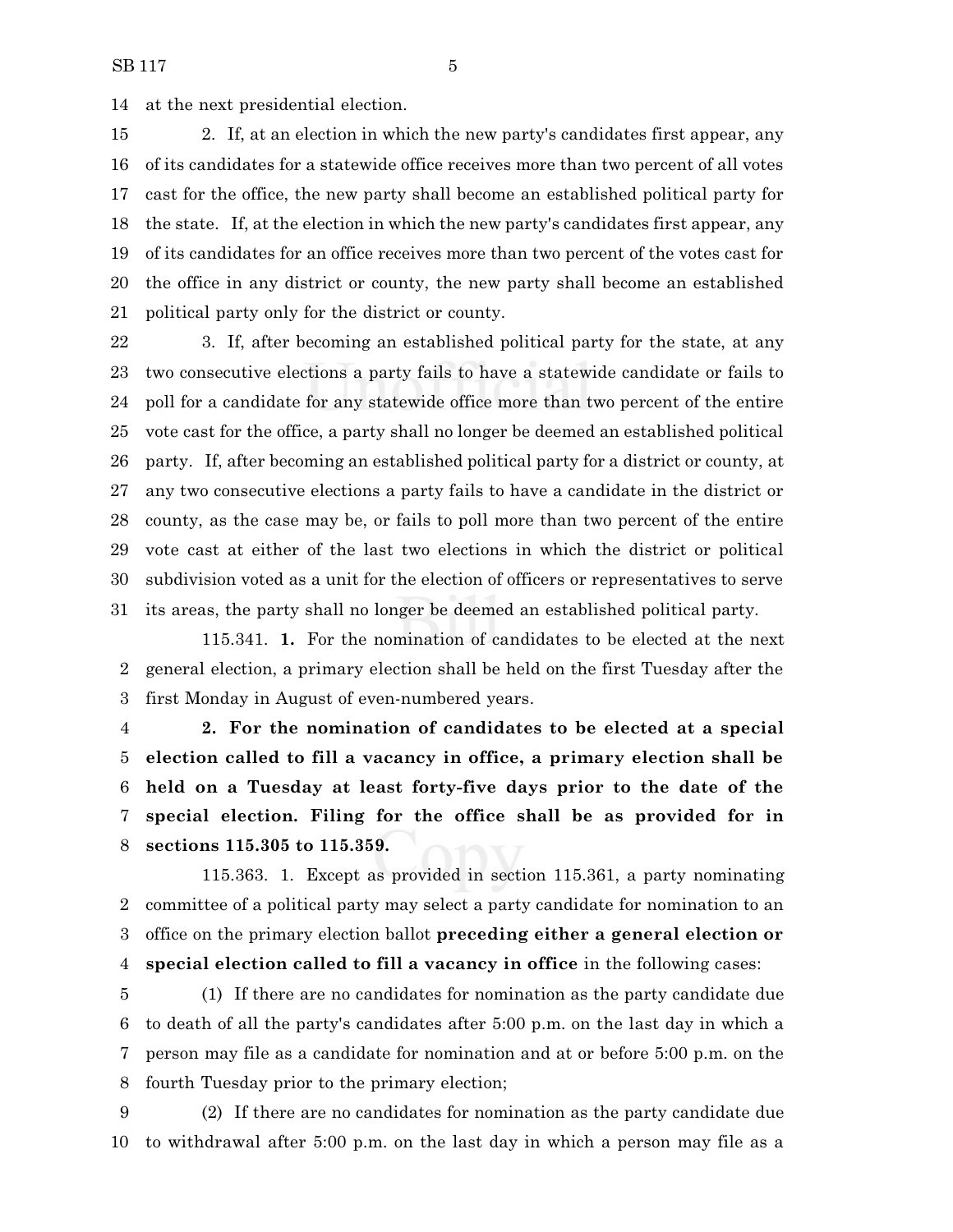candidate for nomination and at or before 5:00 p.m. on whatever day may be fixed by law as the final date for withdrawing as a candidate for the office;

 (3) If there are no candidates for nomination as the party candidate due to death or disqualification of all candidates within seven days prior to the filing deadline and if no person has filed for the party nomination within that time;

 (4) If there are no candidates for nomination as the party candidate due to disqualification of all party candidates after 5:00 p.m. on the last day on which a person may file as a candidate for nomination, and at or before 5:00 p.m. on the sixth Tuesday prior to the primary election; or

 (5) If a candidate for the position of political party committeeman or committeewoman dies or withdraws as provided in subsection 1 or 2 of section 115.359 after the eighth Tuesday prior to the primary election, leaving no candidate.

 2. Any established political party may select a candidate for nomination, if a candidate who is the incumbent or only candidate dies, is disqualified or withdraws pursuant to subsection 1 or 2 of section 115.359 after 5:00 p.m. on the eighth Tuesday prior to the primary election, and at or before 5:00 p.m. on whatever day is fixed by law as the final date for withdrawing as a candidate for the office.

 3. A party nominating committee may select a party candidate for election to an office on the general election **or special election** ballot in the following cases:

 (1) If the person nominated as the party candidate shall die at or before 5:00 p.m. on the fourth Tuesday prior to the general election **or special election**;

 (2) If the person nominated as the party candidate **from the primary election** is disqualified at or before 5:00 p.m. on the sixth Tuesday prior to the general election **or special election**;

 (3) If the person nominated as the party candidate shall withdraw at or before 5:00 p.m. on whatever day may be fixed by law as the final date for withdrawing as a candidate for the office;

 (4) If a candidate for nomination to an office in which the person is the party's only candidate dies after 5:00 p.m. on the fourth Tuesday prior to any primary election, withdraws as provided in subsection 1 of section 115.359 after 5:00 p.m. on the fourth Tuesday prior to any primary election, or is disqualified after 5:00 p.m. on the sixth Tuesday before any primary election.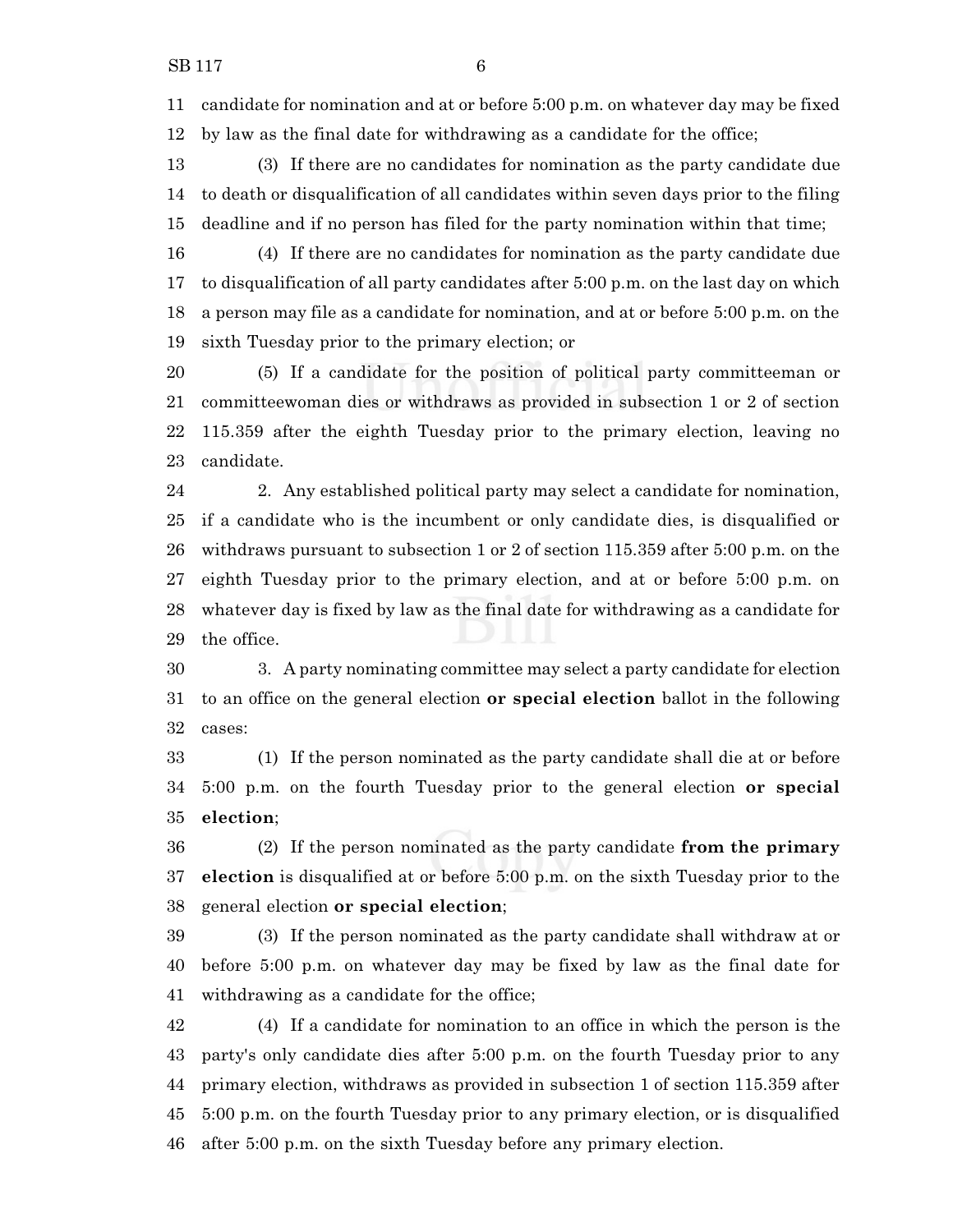4. If a person nominated as a party's candidate **from the primary election** who is unopposed shall die at or before 5:00 p.m. on the fourth Tuesday prior to the general election **or special election**, is disqualified at or before 5:00 p.m. on the sixth Tuesday prior to the general election **or special election**, or shall withdraw at or before 5:00 p.m. on whatever day may be fixed by law as the final date for withdrawing as a candidate for the office, the party nominating committee for any established political party may select a party candidate.

 **[**5. A party nominating committee may select a party candidate for election to an office in the following cases:

(1) For an election called to fill a vacancy in an office;

 (2) for an election held pursuant to the provisions of section 105.030 to fill an unexpired term resulting from a vacancy in an office that occurs within fourteen days prior to the filing deadline for the primary election and not later than the eighth Tuesday prior to the general election. If such vacancy occurs prior to the fourteenth day before the filing deadline for a primary election, filing for the office shall be as provided for in sections 115.305 to 115.359.**]**

115.367. 1. In the event that the boundaries of a district have been altered, or a new district established for a candidate to be selected by a party committee since the last election in which a party candidate ran for such office, the members of the nominating committee shall be the members of the various nominating committees for that office, as provided in section 115.365 who reside within the altered or new district; provided, however, that members of nominating committees for candidates for special elections **only in circumstances permitted under section 115.363** to fill vacancies conducted pursuant to section 21.130 shall be from the old districts. The chairman of the nominating committee shall be the committee chairman of the county which polled the highest vote for the party candidate for governor within the area to be represented at the last gubernatorial election.

 2. In the event that a candidate is to be selected by a party committee of a new political party which has not yet elected committeemen and committeewomen in the manner provided by law, the chairman of the nominating committee shall be the provisional chairman of the party for the state, or if the political party is formed for a district or political subdivision less than the state, the chairman of the nominating committee shall be the provisional chairman of the party for such district or political subdivision. The chairman of the nominating committee shall appoint additional members of the nominating